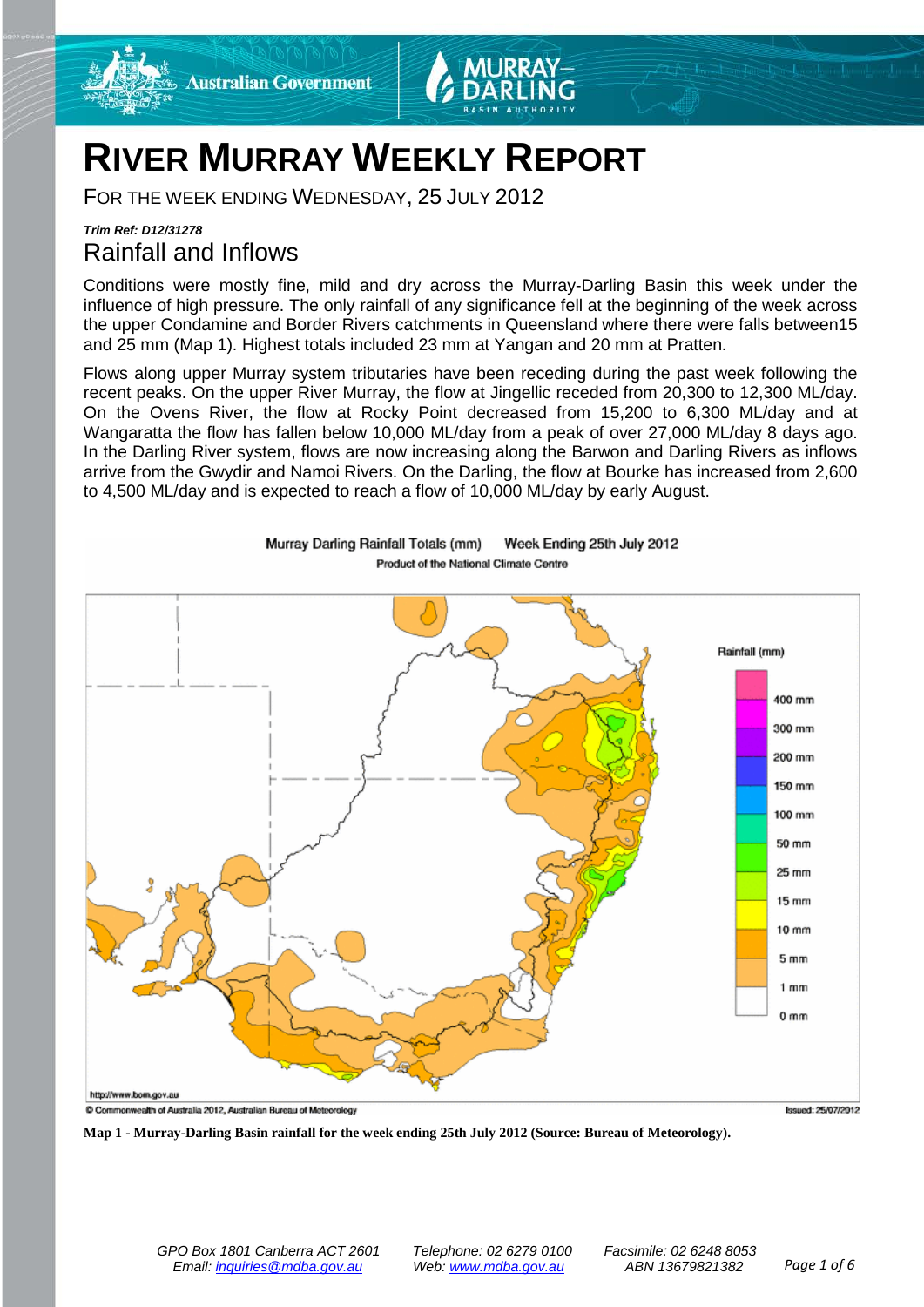

MDBA active storage increased by 13 GL this week to 8,142 GL, which is 95% of capacity. At Dartmouth Reservoir, total storage rose by 36 GL to 3,475 GL (90% capacity) with inflows averaging over 5,000 ML/day for the week. Release from Dartmouth, measured at Colemans, was increased on 24 July to 1,000 ML/day due to an entitlement release by AGL Hydro for electricity generation.

At Hume Reservoir, inflows have decreased from around 30,000 to 16,000 ML/day and are now holding steady. Release from Hume Reservoir was reduced to a low of 18,500 ML/day and has been managed to gain a small amount of additional airspace to improve the capacity to mitigate flooding from any future significant rainfall event. The release is expected to increase slightly in the coming days and may be increased further depending on any inflow response to forecast rain. Total storage is now 2,916 GL (97 % capacity), a decrease of 13 GL from last week.

Information on upper State shares within each storage can be found via the MDBA water accounting page at [http://www.mdba.gov.au/water/water-accounting.](http://www.mdba.gov.au/water/water-accounting)

Downstream at Yarrawonga, inflows to Lake Mulwala are now declining from a broad peak of around 56,000 ML/day, with a peak release of 53,000 ML/day held for several days over the weekend. The current release from Yarrawonga Weir is 41,000 ML/day, and further reductions will occur in the coming days. The release is now expected to remain above 30,000 ML/day for at least the next week with further rises possible depending on rain and inflow responses during the days ahead. The pool level is currently 124.75 m AHD and falling slightly. At the offtakes, diversions for channel filling continue at Mulwala Canal ahead of the forthcoming irrigation season. Diversions averaged around 1,200 ML/day during the week and are expected to commence to Yarrawonga Main Channel in the next few days.

Downstream at the Barmah-Millewa forest, water levels continue to rise with increasing flow into the Edward-Wakool system via the Edward and Gulpa offtakes, Bullatale Creek and through the forest. At Toonalook, the Edward River is now flowing at 8,400 ML/day and expected to increase beyond 10,000 ML/day this week. At Stevens Weir, the release has increased from around 4,500 to 8,000 ML/day and the pool level has continued climbing, reaching 4.94 m on the local gauge (26 cm below Full Supply). Diversions through the Wakool River and Yallakool and Colligen Creek offtakes are also increasing with a current total diversion of almost 3,000 ML/day. Further downstream, flows are now increasing at all gauges on the lower Edward-Wakool system. The flow in the Wakool River at Kyalite has risen from 5,100 to 7,000 ML/day over the last 7 days.

On the Goulburn River at McCoys Bridge, the flow peaked at 20,600 ML/day over the weekend and is now receding slowly. Further rises will depend on rainfall in the weeks ahead. At Torrumbarry Weir, the release has increased to 30,300 ML/day and is expected to continue rising towards 33,000 ML/day in the coming week. The pool level at Torrumbarry Weir decreased to 85.33 m AHD during the week following the lifting of gates to enable free flow conditions for fish and to clear debris which had built up with the recent higher flows. The gates have now been returned to the water and the pool level is being increased with the aim of re-gaining Full Supply Level (86.05 m AHD) within the next week.

On the Murrumbidgee River, the flow at Balranald continues to rise slowly with the current flow at 10,500 ML/day. Flows in excess of 10,000 ML/day are expected for several weeks to come. At Euston Weir the flow increased from 30,000 to 33,100 ML/day and is expected to continue rising until at least the middle of August.

At Menindee Lakes, inflows have averaged around 2,000-2,500 ML/day and are now expected to slowly increase as higher flows begin arriving from upstream tributaries in the coming weeks. Total storage is now 1,972 GL (114% capacity), an increase of 6 GL from last week. The release continues to target an average daily release of 500 ML/day. The NSW Office of Water advises that timing for an increase in release to pass the expected higher inflows now in transit is under review, with a possible commencement as early as the next few days. Downstream at Burtundy, the flow has remained steady during the last few days at around 1,650 ML/day.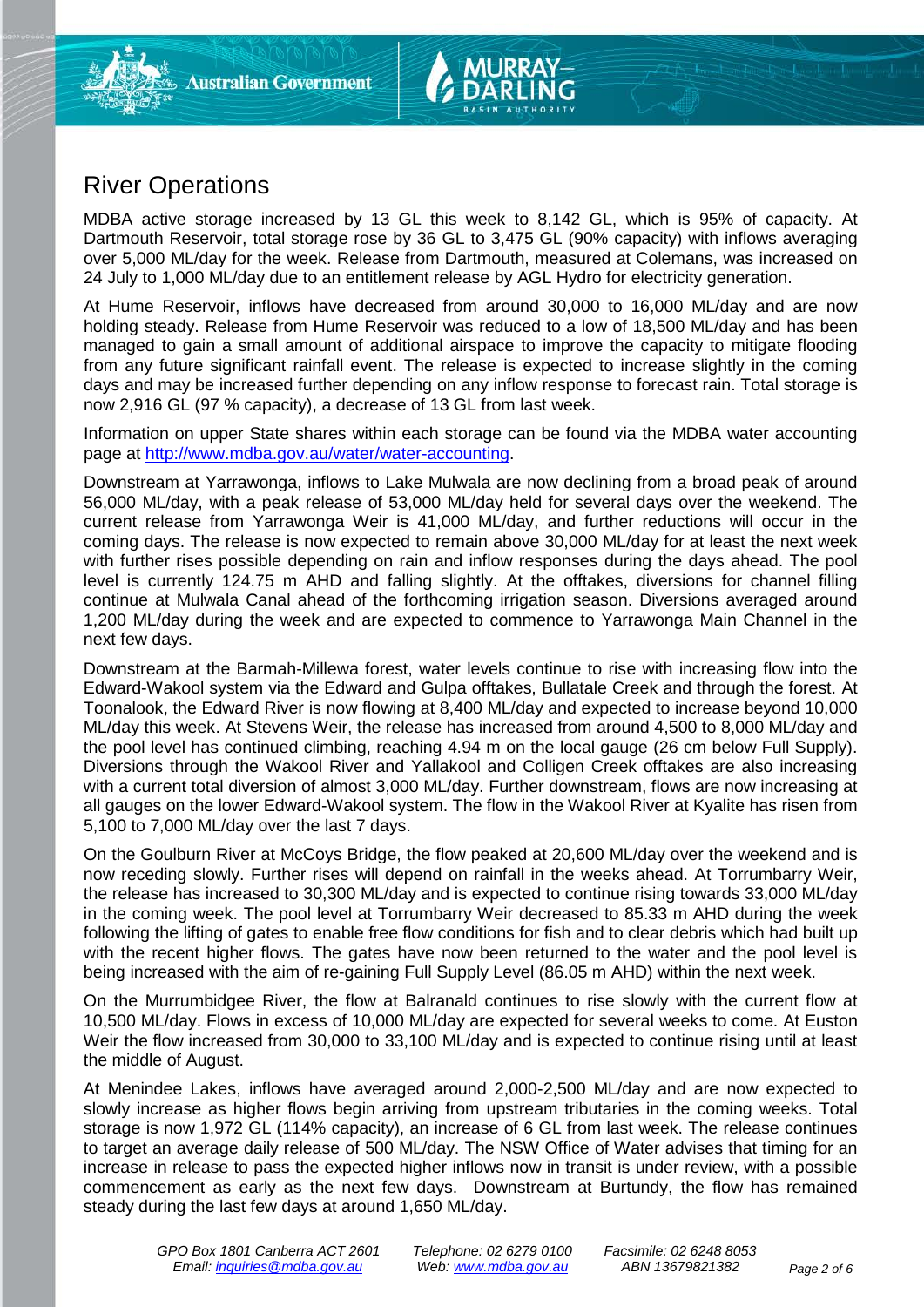



At Lake Victoria, the level decreased a further 16 GL this week and is now at 453 GL (67% capacity). The flow to South Australia rose from around 31,000 to 35,900 ML/day and is expected to continue gradually increasing in the coming days.

At the Lower Lakes, the 5-day average level at Lake Alexandrina remains at 0.79 m AHD and will be held around this level until the middle of next week before being decreased slowly back towards 0.75 m AHD as tide, weather and inflow conditions permit.

Plots showing short term forecast flows and levels for selected key sites are updated each week and are available on the MDBA website at: [http://www.mdba.gov.au/water/river\\_info/river\\_flows.](http://www.mdba.gov.au/water/river_info/river_flows)

### **For media inquiries contact the Media Officer on 02 6279 0141**

DAVID DREVERMAN Executive Director, River Management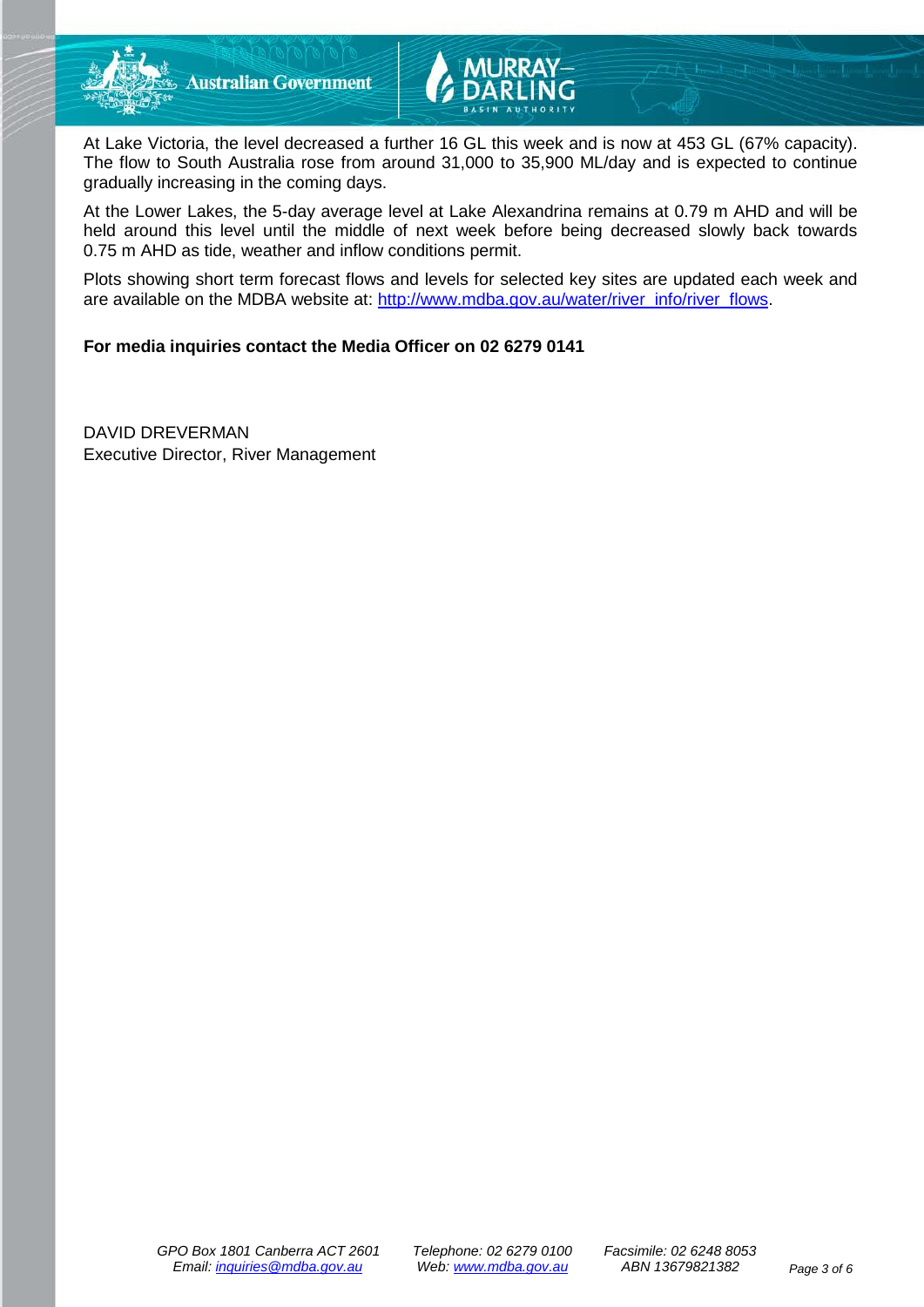



### Water in Storage Week ending Wednesday 25 Jul 2012

| <b>MDBA Storages</b>             | Full<br>Supply<br>Level | <b>Full Supply</b><br>Volume | Current<br>Storage<br>Level | Current | Storage | Dead<br>Storage | Active<br>Storage | Change in<br>Total<br>Storage<br>for the<br>Week |
|----------------------------------|-------------------------|------------------------------|-----------------------------|---------|---------|-----------------|-------------------|--------------------------------------------------|
|                                  | $(m$ AHD)               | (GL)                         | (m AHD)                     | (GL)    | %       | (GL)            | (GL)              | (GL)                                             |
| Dartmouth Reservoir              | 486.00                  | 3856                         | 480.00                      | 3475    | 90%     | 71              | 3 4 0 4           | $+36$                                            |
| Hume Reservoir                   | 192.00                  | 3 0 0 5                      | 191.55                      | 2916    | 97%     | 23              | 2893              | $-13$                                            |
| Lake Victoria                    | 27.00                   | 677                          | 25.05                       | 453     | 67%     | 100             | 353               | -16                                              |
| Menindee Lakes                   |                         | 1 7 3 1 *                    |                             | 972     | 114%    | $(480 \#)$      | 1492              | +6                                               |
| <b>Total</b>                     |                         | 9 2 6 9                      |                             | 8816    | 95%     | $ -$            | 8 1 4 2           | $+13$                                            |
| <b>Total Active MDBA Storage</b> |                         |                              |                             |         |         |                 | $95\%$ ^          |                                                  |

#### **Major State Storages**

| <b>Burriniuck Reservoir</b> | 026     | 982  | 96% |     | 979  | $-10$ |
|-----------------------------|---------|------|-----|-----|------|-------|
| <b>Blowering Reservoir</b>  | 631     | 596  | 98% | 24  | 572  | $+25$ |
| Eildon Reservoir            | 3 3 3 4 | 3075 | 92% | 100 | 2975 | ΓU    |

\* Menindee surcharge capacity – 2050 GL \*\* All Data is rounded to nearest GL \*\*

# NSW takes control of Menindee Lakes when storage falls below 480 GL, and control reverts to MDBA when storage next reaches 640 GL ^ % of total active MDBA storage

**Snowy Mountains Scheme Snowy diversions for week ending 24 Jul 2012** 

| <b>Storage</b>         | <b>Active Storage</b><br>(GL) | Weekly Change<br>(GL) | Diversion (GL)   | This Week | From 1 May<br>2012 |
|------------------------|-------------------------------|-----------------------|------------------|-----------|--------------------|
| Lake Eucumbene - Total | 2 3 1 7                       | n/a                   | Snowy-Murray     | $+24$     | 288                |
| Snowy-Murray Component | 855                           | n/a                   | Tooma-Tumut      | +8        | 60                 |
| <b>Target Storage</b>  | 1 170                         |                       | Net Diversion    | 16        | 228                |
|                        |                               |                       | Murray 1 Release | $+31$     | 347                |

#### **Major Diversions from Murray and Lower Darling (GL) \***

| <b>New South Wales</b>    | This Week | From 1 July<br>2012 | Victoria                        | <b>This Week</b> | From 1<br><b>July 2012</b> |
|---------------------------|-----------|---------------------|---------------------------------|------------------|----------------------------|
| Murray Irrig. Ltd (Net)   | 8.7       | 19                  | Yarrawonga Main Channel (net)   |                  |                            |
| Wakool Sys Allowance      | 0.0       |                     | Torrumbarry System + Nyah (net) | 3.2              |                            |
| Western Murray Irrigation | 0.0       |                     | Sunraysia Pumped Districts      | 0.1              |                            |
| Licensed Pumps            | 0.5       |                     | Licensed pumps - GMW (Nyah+u/s) |                  |                            |
| Lower Darling             | 1.8       |                     | Licensed pumps - LMW            | 1.1              |                            |
| <b>TOTAL</b>              | 11.0      | 23                  | <b>TOTAL</b>                    | 4.4              |                            |

\* Figures derived from estimates and monthly data. Please note that not all data may have been available at the time of creating this report. \*\* All data above is rounded to nearest 100 ML for weekly data and nearest GL for cumulative data\*\*

#### **Flow to South Australia (GL)**

| Flow to South Australia (GL)<br>* Flow to SA will be greater than entitlement for this<br>month due to Unregulated Flows and Additional<br>Dilution Flow. | Entitlement this month<br>Flow this week<br>Flow so far this month | $108.5*$<br>240.8<br>694.4 | (34 400 ML/day) |
|-----------------------------------------------------------------------------------------------------------------------------------------------------------|--------------------------------------------------------------------|----------------------------|-----------------|
|                                                                                                                                                           | Flow last month                                                    | 642.1                      |                 |
| 1.1.1.01.01.01.01.01.01.00.01<br>0.11100                                                                                                                  |                                                                    |                            |                 |

#### **Salinity (EC) (microSiemens/cm at 25o C)**

|                         | Current | Average over the last week | Average since 1 August 2011 |
|-------------------------|---------|----------------------------|-----------------------------|
| Swan Hill               | 100     | 90                         | 120                         |
| Euston                  | 110     | 130                        | 140                         |
| <b>Red Cliffs</b>       | 130     | 130                        | 170                         |
| Merbein                 | 130     | 130                        | 140                         |
| Burtundy (Darling)      | 390     | 390                        | 350                         |
| Lock 9                  | 110     | 110                        | 190                         |
| Lake Victoria           | 240     | 270                        | 230                         |
| Berri                   | 210     | 220                        | 260                         |
| Waikerie                | 230     | 250                        | 290                         |
| Morgan                  | 240     | 250                        | 290                         |
| Mannum                  | 250     | 290                        | 300                         |
| Murray Bridge           | 300     | 330                        | 310                         |
| Milang (Lake Alex.)     | 530     | 490                        | 550                         |
| Poltalloch (Lake Alex.) | 400     | 430                        | 350                         |
| Meningie (Lake Alb.)    | 3800    | 3910                       | 4 7 9 0                     |
| Goolwa Barrages         | 460     | 570                        | 1910                        |

*GPO Box 1801 Canberra ACT 2601 Telephone: 02 6279 0100 Facsimile: 02 6248 8053 Email: [inquiries@mdba.gov.au](mailto:inquiries@mdba.gov.au) Web: [www.mdba.gov.au](http://www.mdba.gov.au/) ABN 13679821382 Page 4 of 6*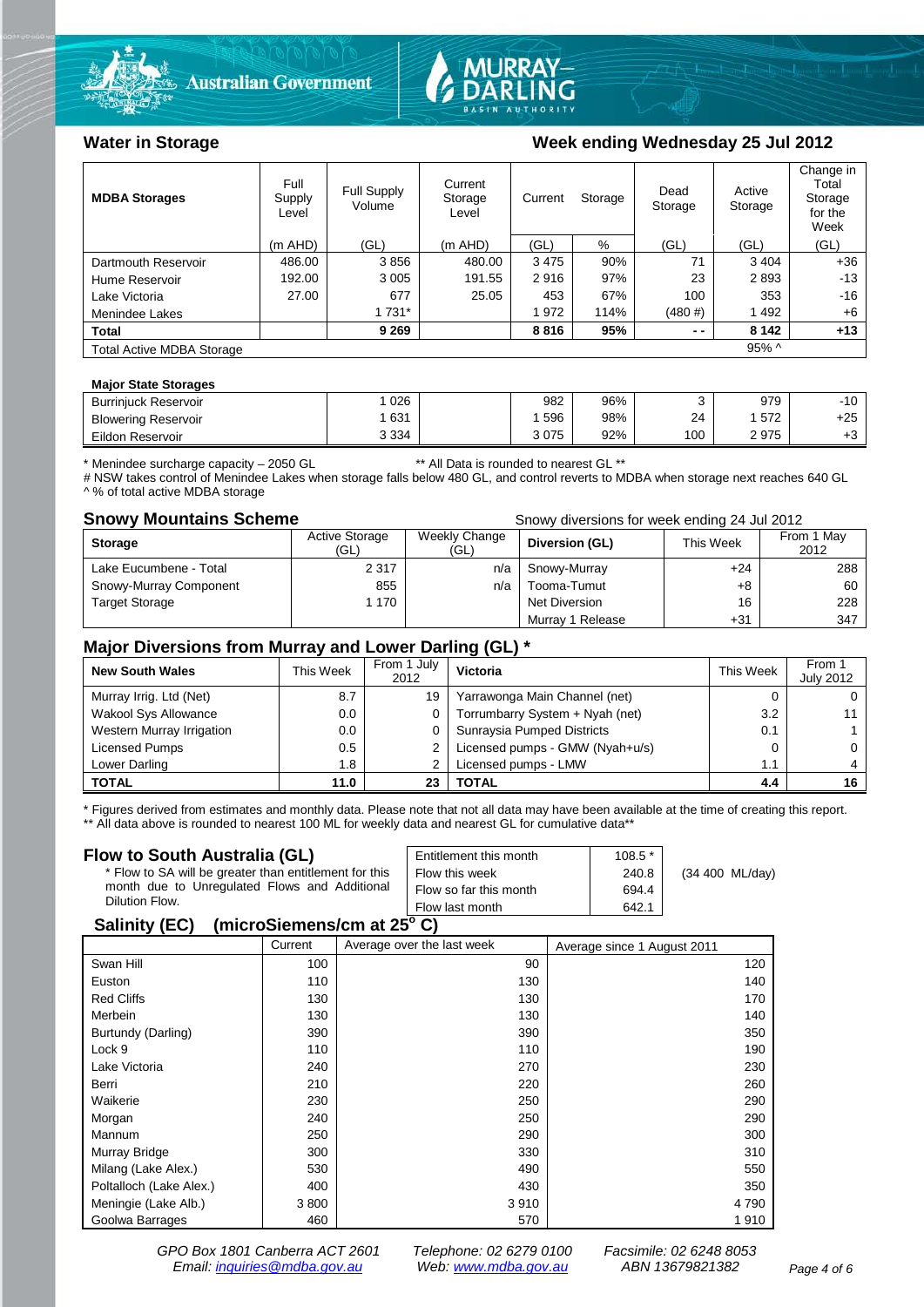



#### River Levels and Flows **Week ending Wednesday 25 Jul 2012**

| <b>River Murray</b>              | (m)            |          |         |          |              | this Week | Flow last<br>Week |
|----------------------------------|----------------|----------|---------|----------|--------------|-----------|-------------------|
|                                  |                | local(m) | (m AHD) | (ML/day) |              | (ML/day)  | (ML/day)          |
| Khancoban                        |                |          |         | 5 1 6 0  | F            | 5970      | 6 3 9 0           |
| Jingellic                        | 4.0            | 2.53     | 209.05  | 12 2 8 0 | R            | 15 3 20   | 19840             |
| Tallandoon (Mitta Mitta River)   | 4.2            | 2.17     | 219.06  | 2750     | R            | 2620      | 2890              |
| Heywoods                         | 5.5            | 3.35     | 156.98  | 18 500   | F            | 22 000    | 26 400            |
| <b>Doctors Point</b>             | 5.5            | 3.59     | 152.06  | 22 100   | F            | 26 200    | 32 030            |
| Albury                           | 4.3            | 2.69     | 150.13  |          |              |           |                   |
| Corowa                           | 3.8            | 4.54     | 130.56  | 26 3 20  | F            | 31 080    | 24 750            |
| Yarrawonga Weir (d/s)            | 6.4            | 4.94     | 119.98  | 45 960   | F            | 50 950    | 31 790            |
| Tocumwal                         | 6.4            | 5.84     | 109.68  | 53 650   | R            | 47 390    | 25 860            |
| Torrumbarry Weir (d/s)           | 7.3            | 6.77     | 85.31   | 30 320   | R            | 29 570    | 24 740            |
| Swan Hill                        | 4.5            | 3.50     | 66.42   | 20 800   | R            | 20 4 20   | 19 040            |
| <b>Wakool Junction</b>           | 8.8            | 6.43     | 55.55   | 25 340   | R            | 24 290    | 21 170            |
| Euston Weir (d/s)                | 8.8            | 4.50     | 46.34   | 33 090   | R            | 32 130    | 27 730            |
| Mildura Weir (d/s)               |                |          |         | 32 390   | F            | 28 100    | 22 610            |
| Wentworth Weir (d/s)             | 7.3            | 4.85     | 29.61   | 34 300   | R            | 32 840    | 26 710            |
| Rufus Junction                   |                | 6.35     | 23.28   | 35 930   | R            | 34 400    | 29 830            |
| Blanchetown (Lock 1 d/s)         | ۰              | 2.28     |         | 33 240   | S            | 31 860    | 25 350            |
| <b>Tributaries</b>               |                |          |         |          |              |           |                   |
| Kiewa at Bandiana                | 2.7            | 2.45     | 155.68  | 2970     | S            | 3730      | 5 4 7 0           |
| Ovens at Wangaratta              | 11.9           | 10.46    | 148.14  | 9 3 8 0  | F            | 15 9 20   | 20 590            |
| Goulburn at McCoys Bridge        | 9.0            | 7.97     | 99.39   | 18 830   | F            | 20 000    | 16 2 20           |
| Edward at Stevens Weir (d/s)     |                | 4.48     | 84.25   | 8 0 5 0  | F            | 6 0 5 0   | 4 4 5 0           |
| <b>Edward at Liewah</b>          |                | 3.43     | 58.81   | 3 2 6 0  | S            | 3 1 9 0   | 2 5 5 0           |
| <b>Wakool at Stoney Crossing</b> |                | 2.85     | 56.34   | 3890     | $\mathsf{R}$ | 3 2 7 0   | 1 6 2 0           |
| Murrumbidgee at Balranald        | 5.0            | 5.66     | 61.62   | 10 480   | R            | 10 360    | 10 070            |
| Barwon at Mungindi               |                | 3.69     |         | 1590     | R            | 640       | 310               |
| Darling at Bourke                | $\blacksquare$ | 4.65     |         | 4 4 8 0  | R            | 3 3 5 0   | 2 4 6 0           |
| Darling at Burtundy Rocks        |                | 1.29     |         | 1720     | $\mathsf{R}$ | 1720      | 2 180             |

Natural Inflow to Hume 21 610 | 35 470

(i.e. Pre Dartmouth & Snowy Mountains scheme)

**Weirs and Locks** Pool levels above or below Full Supply Level (FSL)

| <b>Murray</b>      | FSL (m AHD) | u/s     | d/s            |                       | FSL (m AHD) | u/s     | d/s     |
|--------------------|-------------|---------|----------------|-----------------------|-------------|---------|---------|
| Yarrawonga         | 124.90      | $-0.15$ | $\sim$         | No. 7 Rufus River     | 22.10       | $+1.15$ | $+4.00$ |
| No. 26 Torrumbarry | 86.05       | $-0.47$ | $\sim$         | No. 6 Murtho          | 19.25       | $+0.00$ | $+2.12$ |
| No. 15 Euston      | 47.60       | $-0.45$ | $\blacksquare$ | No. 5 Renmark         | 16.30       | $+0.02$ | $+1.84$ |
| No. 11 Mildura     | 34.40       | $+0.01$ | $+1.81$        | No. 4 Bookpurnong     | 13.20       | $-0.00$ | $+2.87$ |
| No. 10 Wentworth   | 30.80       | $+0.00$ | $+2.21$        | No. 3 Overland Corner | 9.80        | $-0.02$ | $+2.29$ |
| No. 9 Kulnine      | 27.40       | $+0.01$ | $+1.17$        | No. 2 Waikerie        | 6.10        | $+0.03$ | $+2.35$ |
| No. 8 Wangumma     | 24.60       | $-0.27$ | $+2.18$        | No. 1 Blanchetown     | 3.20        | $-0.00$ | $+1.53$ |

#### **Lower Lakes FSL = 0.75 m AHD**

Lake Alexandrina average level for the past 5 days (m AHD) 0.79

| <b>Barrages</b>       |              |               | <b>Fishways at Barrages</b> |           |               |  |  |
|-----------------------|--------------|---------------|-----------------------------|-----------|---------------|--|--|
|                       | Openings     | Level (m AHD) | No. Open                    | Rock Ramp | Vertical Slot |  |  |
| Goolwa                | 128 openings | 0.87          | 15                          |           | Open          |  |  |
| Mundoo                | 26 openings  | 0.86          |                             | -         |               |  |  |
| <b>Boundary Creek</b> | 6 openings   |               |                             | -         |               |  |  |
| Ewe Island            | 111 gates    |               | 30                          |           |               |  |  |
| Tauwitchere           | 322 gates    | 0.90          | 26                          | Open      | Open          |  |  |

AHD = Level relative to Australian Height Datum, i.e. height above sea level